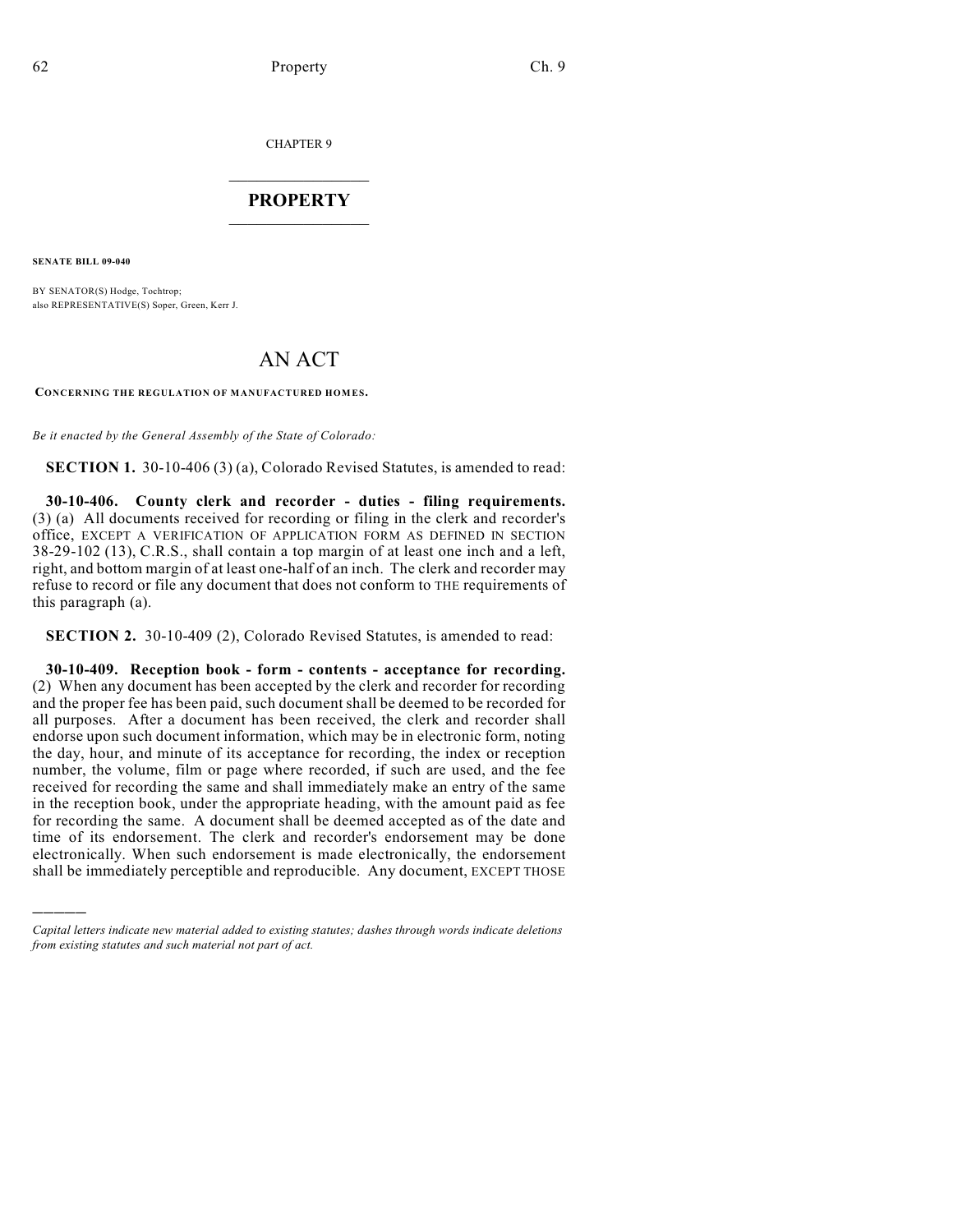FILED AND RECORDED PURSUANT TO SECTION 38-29-205, C.R.S., that is received by 1 p.m. on a business day shall be endorsed by the end of that day. Any document that is received after 1 p.m. on a business day shall be endorsed by 5 p.m. on the following business day. THOSE DOCUMENTS RECEIVED PURSUANT TO SECTION 38-29-205, C.R.S., SHALL BE ENDORSED BY THE CLERK AND RECORDER WITHIN THREE BUSINESS DAYS. After a document has been endorsed and processed for recording, the clerk and recorder, without additional fee or charge, shall deliver it by regular mail, electronic delivery, or personal delivery to the person authorized to receive the same, writing the name of the person to whom it is delivered in an appropriate column in the reception book.

**SECTION 3.** 38-29-107, Colorado Revised Statutes, is amended to read:

**38-29-107. Applications for certificates of title.** (1) In any case under the provisions of this article wherein a person who desires or who is entitled to a certificate of title to a manufactured home is required to make formal application to the director therefor, such applicant shall make application upon a form provided by the director in which appears a description of the manufactured home, including the manufacturer and model thereof, the manufacturer's number, the date on which said manufactured home was first sold by the dealer or manufacturer thereof to the initial user thereof, and a description of any other distinguishing mark, number, or symbol placed on said home by the manufacturer thereof for identification purposes, as may by rule be required by the director. Such application shall also show the applicant's source of title and the new or resale price of said manufactured home, whichever is applicable, paid by such applicant and shall include a description of all known mortgages and liens upon said manufactured home, each including the name of the legal holder thereof, the amount originally secured, the amount outstanding on the obligation secured at the time such application is made, the name of the county or city and county and state in which such mortgage or lien instrument is recorded or filed, and proof of the fact that no property taxes for previous years are due on such manufactured home. Such proof shall be a certificate of taxes, or an authentication of paid ad valorem taxes, issued by the county treasurer of the county in which the manufactured home is located. Such application shall be affirmed by a statement signed by the applicant and shall contain or be accompanied by a written declaration that it is made under the penalties of perjury in the second degree, as defined in section 18-8-503, C.R.S.

(2) IN ANY CASE IN WHICH THE MANUFACTURED HOME WAS AFFIXED TO THE GROUND PRIOR TO JULY 1, 2008, AND A CERTIFICATE OF PERMANENT LOCATION WAS NOT FILED AND RECORDED, A PERSON WHO IS ENTITLED TO A CERTIFICATE OF TITLE TO A MANUFACTURED HOME SHALL MAKE FORMAL APPLICATION TO THE DIRECTOR UPON A FORM PROVIDED BY THE DIRECTOR. AS PART OF THE APPLICATION, IN ADDITION TO ANY INFORMATION REQUIRED PURSUANT TO SUBSECTION (1) OF THIS SECTION, THE APPLICANT SHALL PROVIDE AN AFFIDAVIT OF REAL PROPERTY, A STATEMENT THAT THE IDENTIFICATION NUMBER HAS BEEN VERIFIED PURSUANT TO SECTION 38-29-122 (3) (a), A CERTIFICATE OF REMOVAL, AND A COPY OF ALL DEEDS RECORDED SINCE THE HOME WAS AFFIXED TO THE GROUND. THE DIRECTOR SHALL ACCEPT THESE DOCUMENTS AS SUFFICIENT EVIDENCE OF THE APPLICANT'S PROOF OF OWNERSHIP OF THE MANUFACTURED HOME.

(3) (a) IN ANY CASE IN WHICH THE MANUFACTURED HOME WAS AFFIXED TO THE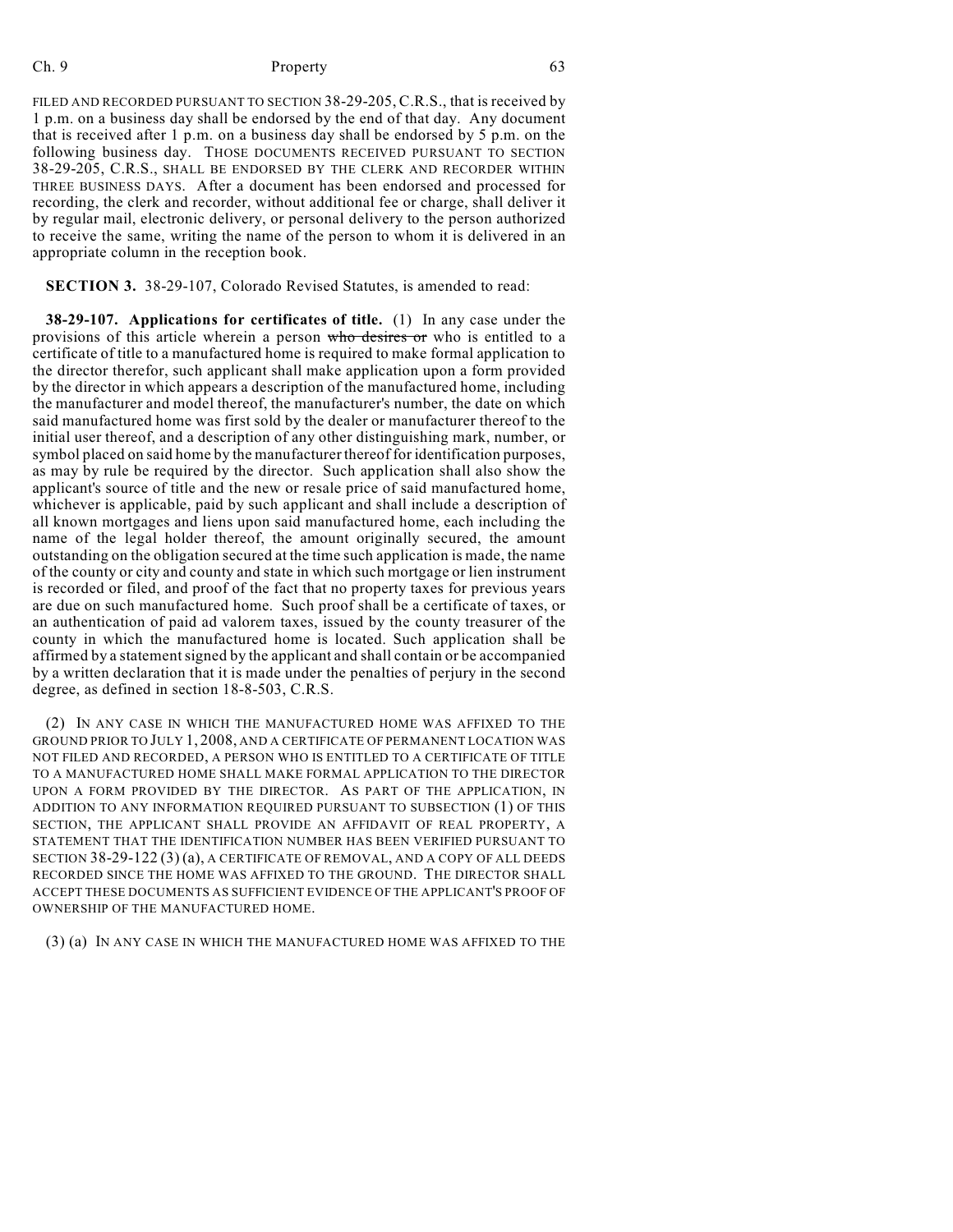#### 64 Property Ch. 9

GROUND AFTER JULY 1, 2008, AND A CERTIFICATE OF PERMANENT LOCATION WAS FILED AND RECORDED, A PERSON WHO IS ENTITLED TO A CERTIFICATE OF TITLE TO A MANUFACTURED HOME SHALL MAKE FORMAL APPLICATION TO THE DIRECTOR UPON A FORM PROVIDED BY THE DIRECTOR. AS PART OF THE APPLICATION, IN ADDITION TO ANY INFORMATION REQUIRED PURSUANT TO SUBSECTION (1) OF THIS SECTION, THE APPLICANT SHALL PROVIDE A COPY OF THE RECORDED CERTIFICATE OF PERMANENT LOCATION, A CERTIFICATE OF REMOVAL, A STATEMENT THAT THE IDENTIFICATION NUMBER HAS BEEN VERIFIED PURSUANT TO SECTION 38-29-122 (3) (a), AND A COPY OF ALL DEEDS RECORDED SINCE THE HOME WAS AFFIXED TO THE GROUND. THE DIRECTOR SHALL ACCEPT THESE DOCUMENTS AS SUFFICIENT EVIDENCE OF THE APPLICANT'S PROOF OF OWNERSHIP OF THE MANUFACTURED HOME.

(b) IN ANY CASE IN WHICH A MANUFACTURED HOME OCCUPIES REAL PROPERTY SUBJECT TO A LONG-TERM LEASE THAT HAS AN EXPRESS TERM OF AT LEAST TEN YEARS, THE MANUFACTURED HOME WAS AFFIXED TO THE GROUND AFTER JULY 1, 2008, AND A CERTIFICATE OF PERMANENT LOCATION WAS FILED AND RECORDED, A PERSON WHO IS ENTITLED TO A CERTIFICATE OF TITLE TO A MANUFACTURED HOME SHALL MAKE FORMAL APPLICATION TO THE DIRECTOR UPON A FORM PROVIDED BY THE DIRECTOR. AS PART OF THE APPLICATION, IN ADDITION TO ANY INFORMATION REQUIRED PURSUANT TO SUBSECTION (1) OF THIS SECTION, THE APPLICANT SHALL PROVIDE A COPY OF THE RECORDED CERTIFICATE OF PERMANENT LOCATION, A STATEMENT THAT THE IDENTIFICATION NUMBER HAS BEEN VERIFIED PURSUANT TO SECTION 38-29-122 (3) (a), AND A COPY OF THE RECORDED LONG-TERM LEASE. THE DIRECTOR SHALL ACCEPT THESE DOCUMENTS AS SUFFICIENT EVIDENCE OF THE APPLICANT'S PROOF OF OWNERSHIP OF THE MANUFACTURED HOME.

**SECTION 4.** 38-29-119, Colorado Revised Statutes, is amended to read:

**38-29-119. Furnishing bond for certificates.** (1) In cases where the applicant for a certificate of title to a manufactured home is unable to provide the director or his THE DIRECTOR'S authorized agent with a certificate of title thereto, duly transferred to such applicant, a bill of sale therefor, or other evidence of the ownership thereof which THAT satisfies the director of the right of the applicant to have a certificate of title issued to him OR HER, as provided in section 38-29-110, a certificate of title for such home may, nevertheless, be issued by the director upon the applicant therefor furnishing the director with his OR HER statement, in such form as the director may prescribe. There shall appear a recital of the facts and circumstances by which the applicant acquired the ownership and possession of such home, the source of his THE title thereto, and such other information as the director may require to enable him OR HER to determine what liens and encumbrances are outstanding against such manufactured home, if any, the date thereof, the amount secured thereby, where said liens or encumbrances are of public record, if they are of public record, and the right of the applicant to have a certificate of title issued to him OR HER. IN SITUATIONS INVOLVING AN ABANDONED MANUFACTURED HOME LOCATED ON AN APPLICANT'S REAL PROPERTY, A COPY OF AN ORDER OR JUDGMENT FOR POSSESSION OBTAINED THROUGH A CIVIL EVICTION PROCEEDING, ALONG WITH PROOF OF EFFORTS TO NOTIFY, VIA CERTIFIED MAIL, REGULAR MAIL, AND POSTING AS OTHERWISE REQUIRED BY LAW, THE PRIOR OWNER OF THE POTENTIAL REMOVAL OR TRANSFER OF TITLE OF THE HOME, AS WELL AS PROOF OF OWNERSHIP OF THE REAL PROPERTY ON WHICH THE HOME IS LOCATED, SHALL CONSTITUTE SUFFICIENT EVIDENCE OF THE APPLICANT'S RIGHT TO A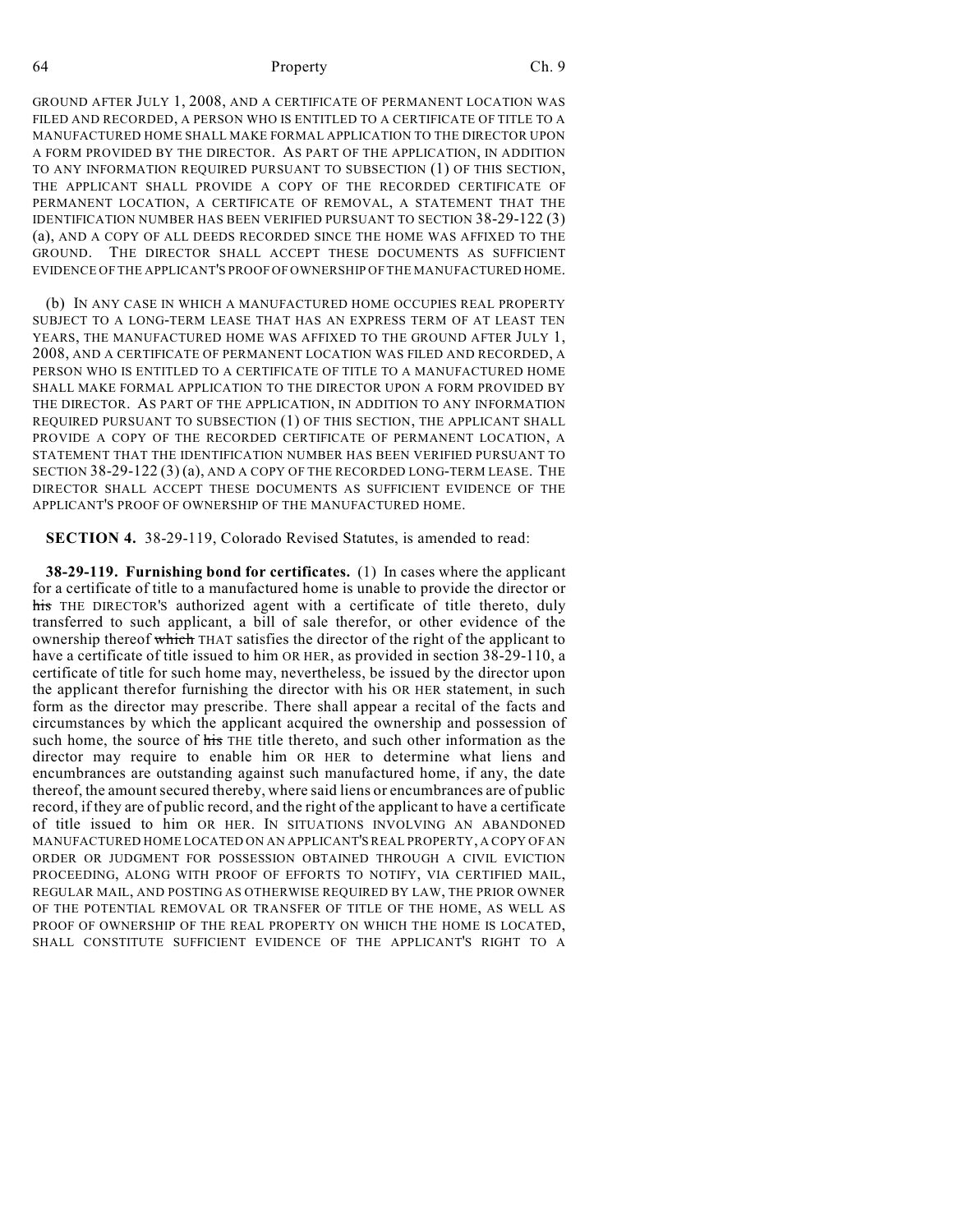CERTIFICATE OF TITLE FOR THE HOME. The statement shall contain or be accompanied by a written declaration that it is made under the penalties of perjury in the second degree, as defined in section 18-8-503, C.R.S., and shall accompany the formal application for the certificate as required in section 38-29-107.

(2) (a) If, from the affidavit of the applicant and such other evidence as may be submitted to him or her, the director finds that the applicant is the same person to whom a certificate of title for said home has previously been issued or that a certificate of title should be issued to the applicant, such certificate may be issued, in which event disposition thereof shall be made as in other cases. EXCEPT AS PROVIDED BY PARAGRAPH (b) OF THIS SUBSECTION (2), no certificate of title shall be issued as provided in this section unless and until the applicant furnishes evidence of a savings account, deposit, or certificate of deposit meeting the requirements of section 11-35-101, C.R.S., or a good and sufficient bond with a corporate surety, to the people of the state of Colorado, in an amount equal to twice the actual value of the manufactured home according to the assessor's records, as of the time application for the certificate is made, conditioned that the applicant and his or her surety shall hold harmless any person who suffers any loss or damage by reason of the issuance thereof. If any person suffers any loss or damage by reason of the issuance of the certificate of title as provided in this section, such person shall have a right of action against the applicant and the surety on his or her bond against either of whom the person damaged may proceed independently of the other.

(b) AN APPLICANT SHALL NOT BE REQUIRED TO FURNISH SURETY PURSUANT TO THIS SUBSECTION (2) FOR A MANUFACTURED HOME THAT IS TWENTY-FIVE YEARS OLD OR OLDER, IF THE APPLICANT:

(I) PROVIDES PROOF THAT NO PROPERTY TAXES FOR PREVIOUS YEARS ARE DUE FOR THE MANUFACTURED HOME;

(II) HAS HAD A MANUFACTURED HOME IDENTIFICATION INSPECTION PERFORMED ON THE MANUFACTURED HOME; AND

(III) PRESENTS THE INFORMATION REQUIRED IN SUBSECTION (1) OF THIS SECTION WITH THE TITLE APPLICATION, ACCOMPANIED BY THE WRITTEN DECLARATION SET FORTH THEREIN.

(c) IF ANY PERSON SUFFERS ANY LOSS OR DAMAGE BY REASON OF THE ISSUANCE OF THE CERTIFICATE OF TITLE AS PROVIDED IN THIS SECTION, SUCH PERSON SHALL HAVE A RIGHT OF ACTION AGAINST THE APPLICANT AND, IF APPLICABLE, THE SURETY ON HIS OR HER BOND. THE PERSON WHO HAS SUFFERED A LOSS OR DAMAGE MAY PROCEED AGAINST THE APPLICANT, THE SURETY, OR AGAINST BOTH THE APPLICANT AND THE SURETY.

**SECTION 5.** 38-29-122, Colorado Revised Statutes, is amended BY THE ADDITION OF A NEW SUBSECTION to read:

**38-29-122. Substitute manufactured home identification numbers inspection.** (3) (a) THE DEPARTMENT MAY DESIGNATE A MANUFACTURED HOME IDENTIFICATION INSPECTOR TO PHYSICALLY INSPECT A MANUFACTURED HOME IN ORDER TO VERIFY THE FOLLOWING INFORMATION: THE IDENTIFICATION NUMBER,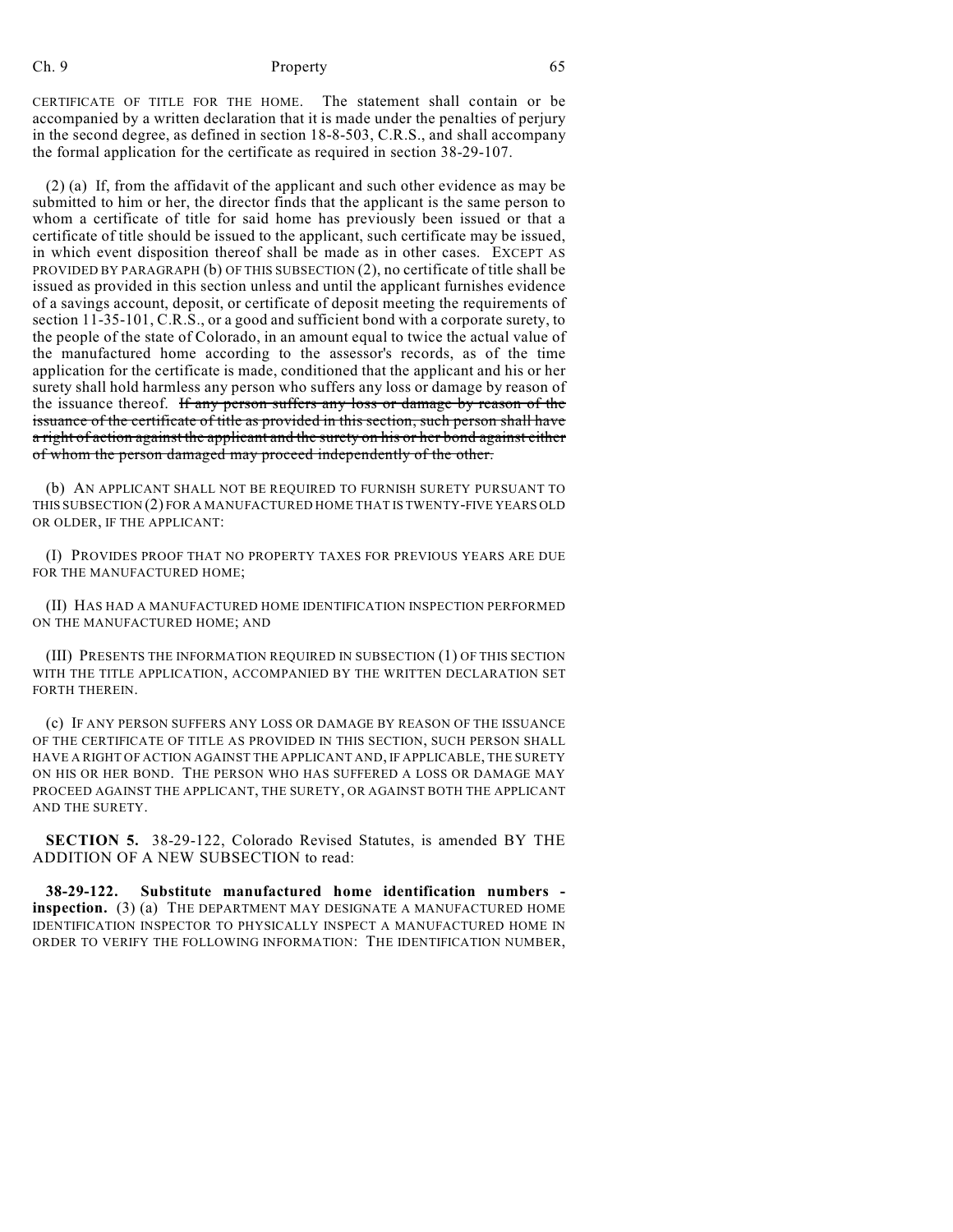66 Property Ch. 9

THE MAKE OF THE MANUFACTURED HOME, THE YEAR OF MANUFACTURE OF THE MANUFACTURED HOME, AND SUCH OTHER INFORMATION AS MAY BE REQUIRED BY THE DEPARTMENT. A MANUFACTURED HOME IDENTIFICATION INSPECTOR MAY CHARGE A FEE FOR THE INSPECTION; EXCEPT THAT SUCH FEE SHALL NOT EXCEED THE REASONABLE COSTS RELATED TO THE INSPECTION. A MANUFACTURED HOME IDENTIFICATION INSPECTOR SHALL NOTIFY THE OWNER OF THE AMOUNT OF THE FEE BEFORE COMMENCING ANY VERIFICATION ACTIVITIES. IF THE MANUFACTURED HOME IDENTIFICATION INSPECTOR DETERMINES THAT THE MANUFACTURED HOME IDENTIFICATION NUMBER HAS BEEN REMOVED, CHANGED, ALTERED, OR OBLITERATED, THE OWNER SHALL REQUEST THAT THE DEPARTMENT ASSIGN A DISTINGUISHING NUMBER TO THE MANUFACTURED HOME PURSUANT TO SECTION 38-29-123.

(b) THE DEPARTMENT MAY DESIGNATE ONE OR MORE OF THE FOLLOWING PERSONS TO BE A MANUFACTURED HOME IDENTIFICATION INSPECTOR CHARGED WITH THE FUNCTIONS SET FORTH IN PARAGRAPH (a) OF THIS SUBSECTION (3):

(I) AN AUTHORIZED AGENT AS DEFINED IN SECTION 38-29-102 (1) OR A PERSON DESIGNATED BY SUCH AGENT;

(II) A COLORADO LAW ENFORCEMENT OFFICER;

(III) A PERSON REGISTERED TO SELL MANUFACTURED HOMES PURSUANT TO SECTION 24-32-3323, C.R.S.; OR

(IV) A COUNTY ASSESSOR.

**SECTION 6.** 38-29-123, Colorado Revised Statutes, is amended to read:

**38-29-123. Assignment of a special manufactured home identification number by the department of revenue.** The department is authorized to assign a distinguishing number to any manufactured home whenever there is no identifying number thereon or such number has been destroyed, obliterated, or mutilated. IN such CASES, THE DEPARTMENT SHALL PROVIDE A FORM ON WHICH THE DISTINGUISHING NUMBER HAS BEEN ASSIGNED TO THE MANUFACTURED HOME. THE distinguishing number shall be affixed to the MANUFACTURED home in a manner and position to be THE DOOR FRAME OR FUSE BOX OR AS determined by the department. THE DISTINGUISHING NUMBER SHALL THEN BE THE MANUFACTURED HOME IDENTIFICATION NUMBER. Such manufactured home shall be titled under such distinguishing number in lieu of the former number or absence thereof, OR IN THE EVENT THAT THE MANUFACTURED HOME IS AFFIXED TO THE GROUND SO THAT IT IS NO LONGER CAPABLE OF BEING DRAWN OVER THE PUBLIC HIGHWAYS, THE OWNER SHALL FILE THE FORM PROVIDED BY THE DEPARTMENT ON WHICH THE DISTINGUISHING NUMBER HAS BEEN ASSIGNED WITH THE CLERK AND RECORDER FOR THE COUNTY OR CITY AND COUNTY IN WHICH THE MANUFACTURED HOME IS LOCATED. THE CLERK AND RECORDER SHALL FILE AND RECORD SUCH FORM IN HIS OR HER OFFICE.

**SECTION 7.** 38-29-133, Colorado Revised Statutes, is amended to read:

**38-29-133. Duration of lien of mortgage - extensions.** (1) The duration of the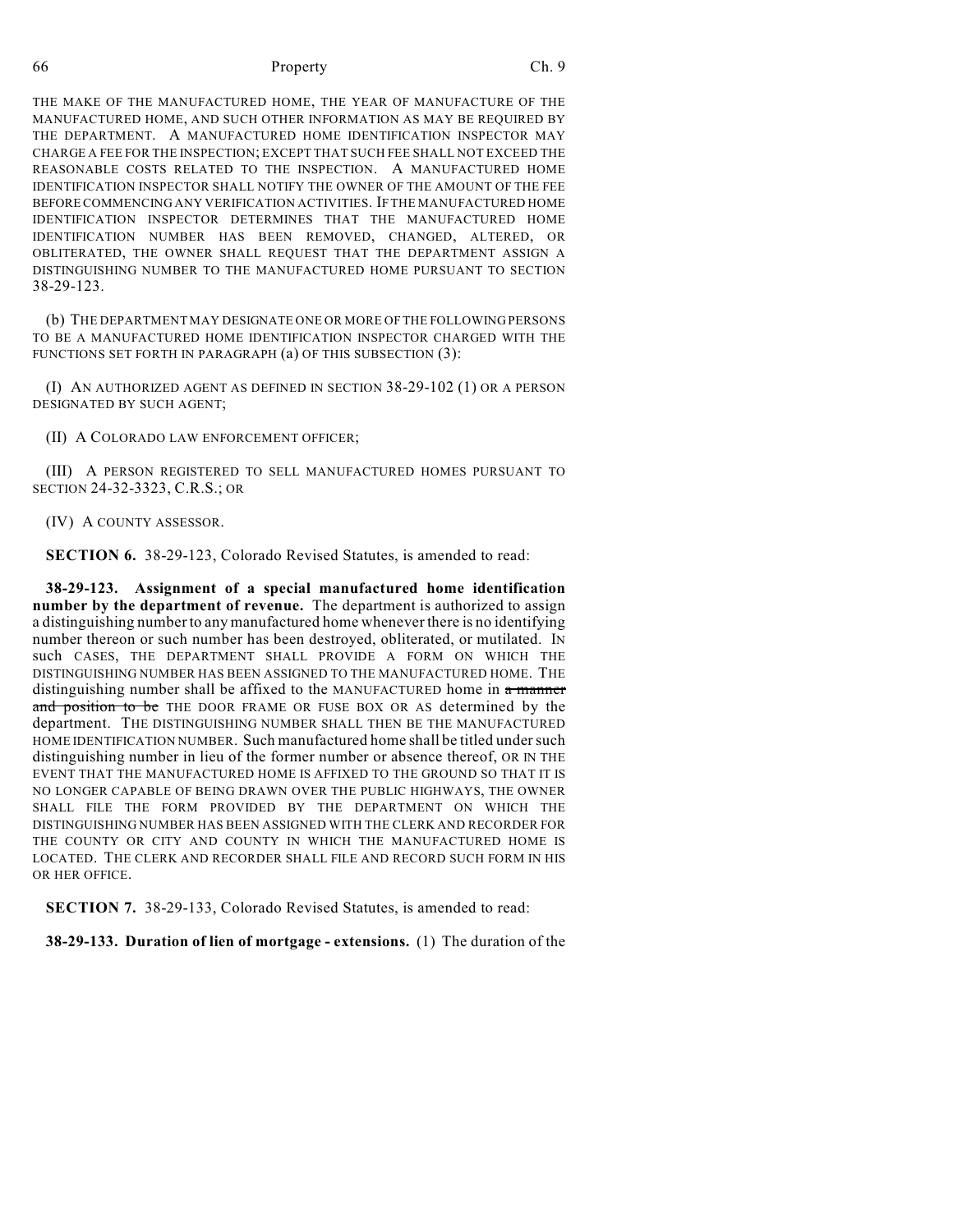lien of any mortgage on a manufactured home shall be for the full term of the mortgage, but the lien of the mortgage may be extended beyond the original term thereof for successive three-year periods during the term of the mortgage or any extension thereof upon the holder thereof presenting the certificate of title, on which the existence of the mortgage has been noted, to the authorized agent of the county wherein said mortgage is filed, together with a notarized written request for an extension of the mortgage OR A WRITTEN REQUEST THAT IS MADE UNDER THE PENALTIES OF PERJURY IN THE SECOND DEGREE, AS DEFINED IN SECTION 18-8-503, C.R.S., in which shall appear a description of the undertaking secured, to what extent it has been discharged or remains unperformed, and such other and further information respecting the same as may be required by appropriate rule of the director to enable him OR HER to properly record such extension upon his THE DIRECTOR'S records.

(2) Upon receipt thereof, the authorized agent shall note on the face of the mortgage on file in his office the fact of the extension thereof (which notation he shall subscribe and thereto affix the seal of his office), and shall make and complete such record of such extension as the director by rule may require, and shall thereafter forward said certificate of title, together with the written request for extension of mortgage received by him, to the director. Upon receipt thereof, the director shall note the fact of the extension of the mortgage on his records and on the certificate of title to which he shall affix his hand and the seal of his office. UPON RECEIPT OF A MORTGAGE EXTENSION, THE AUTHORIZED AGENT SHALL MAKE AND COMPLETE A RECORD OF THE EXTENSION AND SHALL ISSUE A NEW CERTIFICATE OF TITLE ON WHICH THE EXTENSION OF THE MORTGAGE IS NOTED. Thereafter the NEWLY ISSUED certificate of title shall be returned to the person shown thereon to be entitled thereto, the same as in other cases. IF A MORTGAGE NOTED ON THE CERTIFICATE OF TITLE HAS NOT BEEN RELEASED OR EXTENDED AFTER ITS MATURITY DATE, THE OWNER OF THE MANUFACTURED HOME DESCRIBED IN THE CERTIFICATE OF TITLE MAY REQUEST THAT ANY REFERENCES TO THE MORTGAGES SHOWN ON THE RECORDS OF THE AUTHORIZED AGENT BE REMOVED, AND UPON THE REQUEST, THE AUTHORIZED AGENT SHALL REMOVE SUCH REFERENCES.

**SECTION 8.** 38-29-201 (2) (a), Colorado Revised Statutes, is amended, and the said 38-29-201 is further amended BY THE ADDITION OF A NEW SUBSECTION, to read:

**38-29-201. Verification of application form - supporting materials.**  $(2)$  (a) For an application for a certificate of title for a new manufactured home, the following documents shall be filed and recorded:

(I) The manufacturer's certificate or statement of origin or its equivalent; AND

#### $(II)$  The bill of sale; and

(III) The verification of application form.

(3) A VERIFICATION OF APPLICATION FORM SHALL COMPLY WITH THE FEDERAL "DRIVER'S PRIVACY PROTECTION ACT OF 1994", 18 U.S.C. SEC. 2721 ET SEQ.

**SECTION 9.** 38-29-202 (1) (b), (1) (c), (2) (i), and (2) (l), Colorado Revised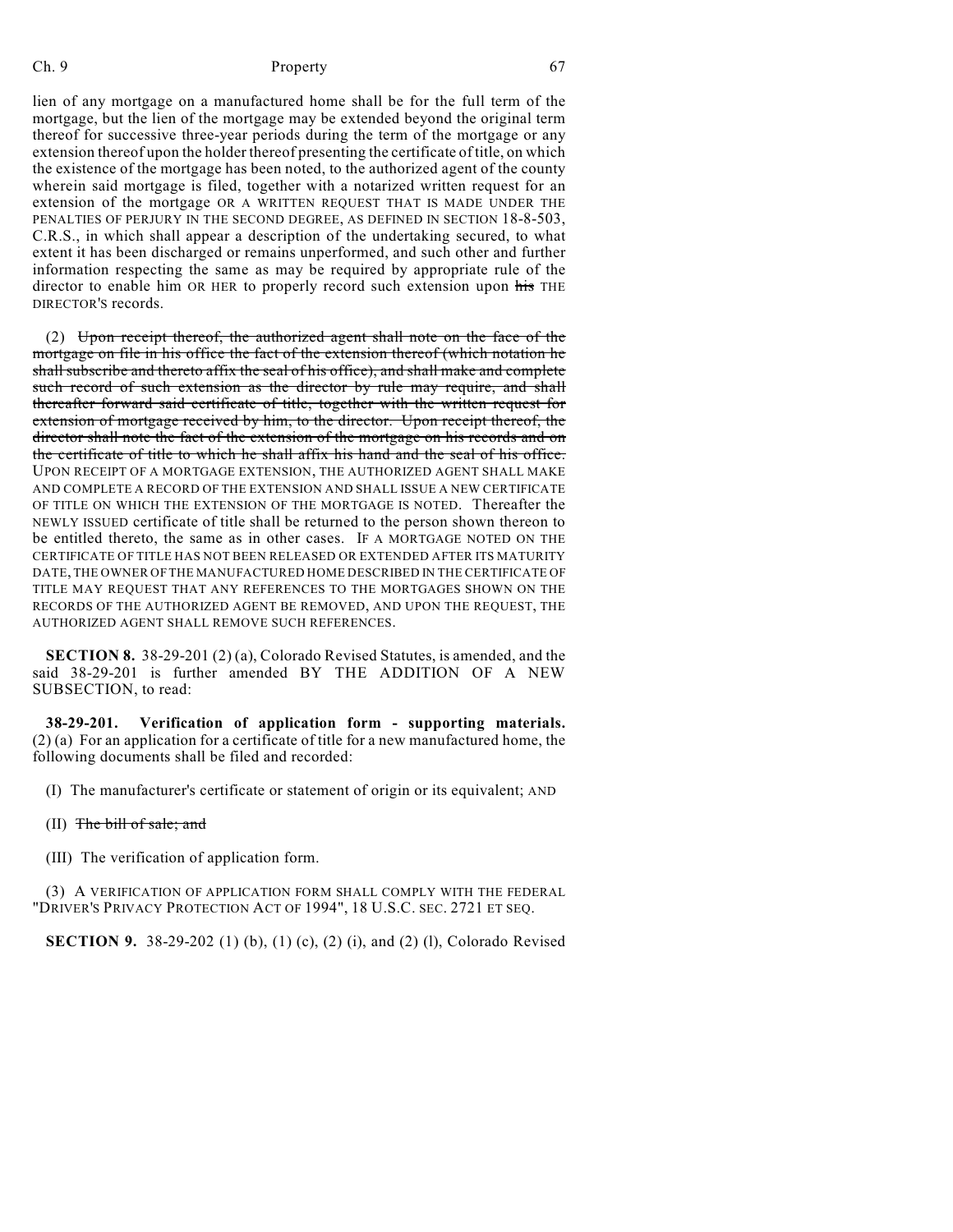Statutes, are amended, and the said 38-29-202 (2) is further amended BY THE ADDITION OF A NEW PARAGRAPH, to read:

**38-29-202. Certificate of permanent location.** (1) (b) If the certificate of permanent location accompanies an application for purging a manufactured home title pursuant to section 38-29-112 (1.5) or 38-29-118 (2), the certificate shall be filed with the authorized agent for the county or city and county in which the manufactured home is located. FOR A MANUFACTURED HOME THAT OCCUPIES REAL PROPERTY SUBJECT TO A LONG-TERM LEASE THAT HAS AN EXPRESS TERM OF AT LEAST TEN YEARS, A COPY OF THE LEASE SHALL BE FILED ALONG WITH THE CERTIFICATE. The authorized agent, in his or her capacity as the clerk and recorder, shall file and record the certificate of permanent location AND, IF APPLICABLE, THE COPY OF THE LONG-TERM LEASE in his or her office.

(c) If the certificate of permanent location is received in accordance with section 38-29-114 (2) or 38-29-117 (6), the certificate shall be filed with the clerk and recorder for the county or city and county in which the manufactured home is located. FOR A MANUFACTURED HOME THAT OCCUPIES REAL PROPERTY SUBJECT TO A LONG-TERM LEASE THAT HAS AN EXPRESS TERM OF AT LEAST TEN YEARS, A COPY OF THE LEASE SHALL BE FILED ALONG WITH THE CERTIFICATE. The clerk and recorder shall file and record the certificate of permanent location, a copy of the bill of sale, and a copy of the manufacturer's certificate or statement of origin or its equivalent, AND, IF APPLICABLE, THE COPY OF THE LONG-TERM LEASE in his or her office and destroy the original manufacturer's certificate or statement of origin or its equivalent.

(2) The property tax administrator shall establish the form of the certificate of permanent location. In addition to any other information that the administrator may require, the certificate shall include the following:

(i) Verification that the manufactured home is on a permanent foundation PERMANENTLY AFFIXED TO THE GROUND SO THAT IT IS NO LONGER CAPABLE OF BEING DRAWN OVER THE PUBLIC HIGHWAYS in accordance with any applicable county or city and county codes or requirements;

(l) An affirmative statement of relinquishment of all rights in the manufactured home by any owner on the certificate of title of the manufactured home who is not also an owner of the real property to which the manufactured home is to be affixed or permanently located. and THE PROVISIONS OF THIS PARAGRAPH (1) SHALL NOT APPLY TO ANY MANUFACTURED HOME THAT OCCUPIES REAL PROPERTY SUBJECT TO A LONG-TERM LEASE THAT HAS AN EXPRESS TERM OF AT LEAST TEN YEARS.

(l.5) FOR ANY MANUFACTURED HOME THAT OCCUPIES REAL PROPERTY SUBJECT TO A LONG-TERM LEASE THAT HAS AN EXPRESS TERM OF AT LEAST TEN YEARS, AN AFFIRMATIVE STATEMENT THAT ALL OWNERS OF THE REAL PROPERTY AND THE MANUFACTURED HOME CONSENT TO THE AFFIXATION OF THE MANUFACTURED HOME TO THE REAL PROPERTY AND AN ACKNOWLEDGMENT THAT, UPON SUCH AFFIXATION AND UPON THE FILING AND RECORDING OF THE CERTIFICATE OF PERMANENT LOCATION, THE MANUFACTURED HOME WILL BECOME A PART OF THE REAL PROPERTY, SUBJECT TO THE REVERSION OF THE MANUFACTURED HOME TO THE OWNERS OF THE HOME UPON TERMINATION OF THE LONG-TERM LEASE; AND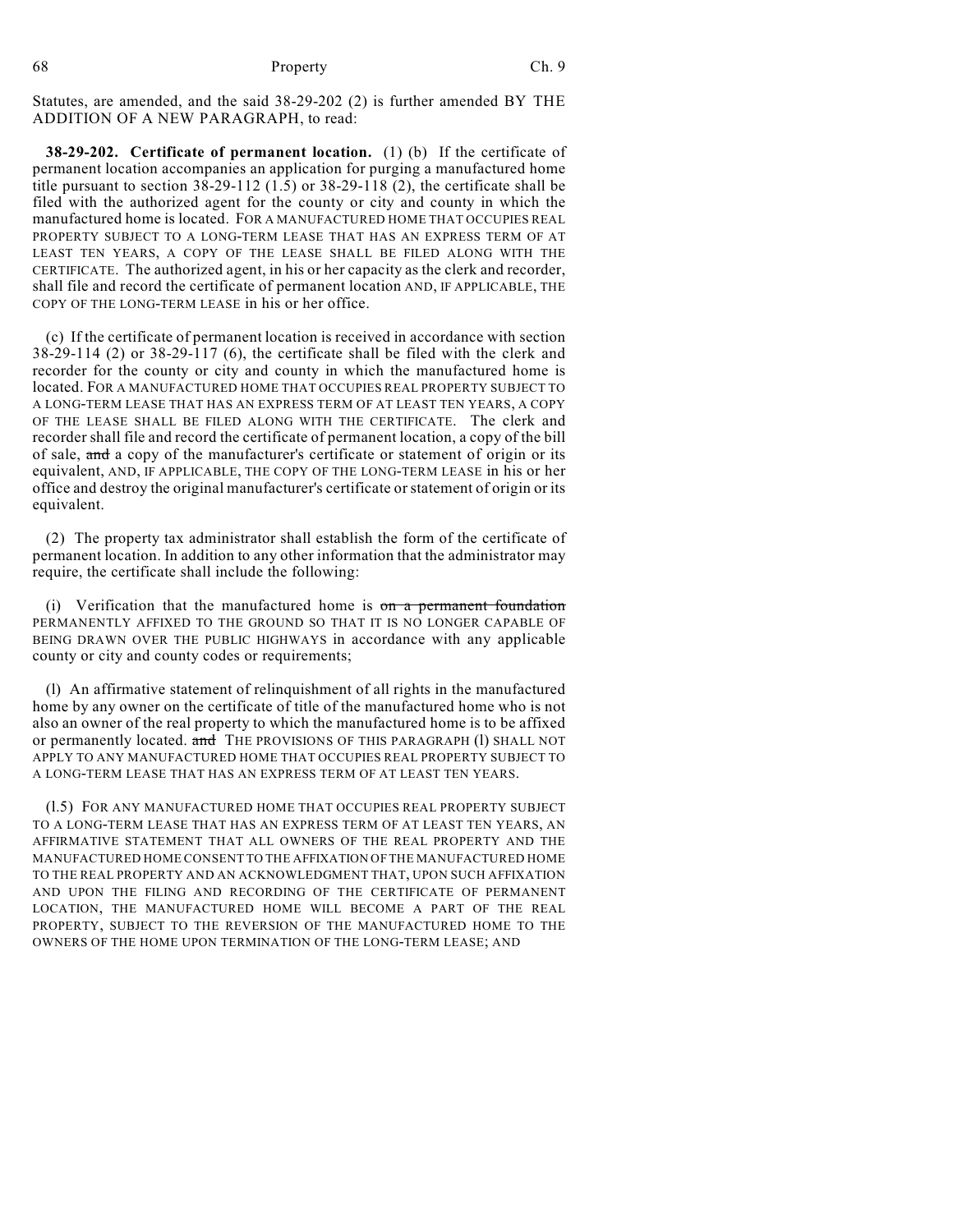**SECTION 10.** 38-29-203, Colorado Revised Statutes, is amended BY THE ADDITION OF A NEW SUBSECTION to read:

**38-29-203. Certificate of removal.** (2.5) (a) THE PROVISIONS OF THIS SECTION SHALL APPLY TO A MANUFACTURED HOME THAT OCCUPIES REAL PROPERTY SUBJECT TO A LONG-TERM LEASE THAT HAS AN EXPRESS TERM OF AT LEAST TEN YEARS, EXCEPT AS SET FORTH IN PARAGRAPH (b) OF THIS SUBSECTION (2.5).

(b) A LANDLORD EVICTING A TENANT WHO OWNS A MANUFACTURED HOME THAT OCCUPIES REAL PROPERTY SUBJECT TO A LONG-TERM LEASE THAT HAS AN EXPRESS TERM OF AT LEAST TEN YEARS MAY CAUSE THE HOME TO BE REMOVED FROM ITS PERMANENT LOCATION WITHOUT THE OWNER FIRST FILING A CERTIFICATE OF REMOVAL IF, WITHIN TWENTY DAYS AFTER SUCH REMOVAL, THE LANDLORD FILES A CERTIFICATE OF REMOVAL ACCOMPANIED BY A COPY OF THE NOTICE OF JUDGMENT OR ORDER FOR POSSESSION ALLOWING THE EVICTION OF THE HOME AND THE ADDRESS OF THE LOCATION TO WHICH THE HOME HAS BEEN MOVED. SUCH CERTIFICATE OF REMOVAL SHALL COMPLY WITH SUBSECTION (5) OF THIS SECTION AND INCLUDE THE INFORMATION REQUIRED IN SUBSECTION (2) OF THIS SECTION; EXCEPT THAT PARAGRAPHS (e) AND (g) OF SAID SUBSECTION (2) SHALL NOT APPLY. THE LANDLORD SHALL FILE THE CERTIFICATE OF REMOVAL AND THE ADDITIONAL INFORMATION WITH THE AUTHORIZED AGENT FOR THE COUNTY OR CITY AND COUNTY FROM WHICH THE MANUFACTURED HOME WAS REMOVED.

**SECTION 11.** The introductory portion to 38-29-208 (1) and 38-29-208 (1) (e), Colorado Revised Statutes, are amended, and the said 38-29-208 is further amended BY THE ADDITION OF A NEW SUBSECTION, to read:

**38-29-208. Affidavit of real property.** (1) Any person can prove that a manufactured home and the land upon which it has been permanently affixed is real property by providing FILING an affidavit of real property which WITH THE CLERK AND RECORDER FOR THE COUNTY OR CITY AND COUNTY IN WHICH THE MANUFACTURED HOME IS LOCATED. THE CLERK AND RECORDER SHALL FILE AND RECORD THE AFFIDAVIT OF REAL PROPERTY IN HIS OR HER OFFICE. EXCEPT AS OTHERWISE SET FORTH IN SUBSECTION (2) OF THIS SECTION, THE AFFIDAVIT OF REAL PROPERTY shall include the following:

(e) Verification that the manufactured home is  $\sigma$  on a permanent foundation PERMANENTLY AFFIXED TO THE GROUND in accordance with any applicable county or city and county codes or requirements SO THAT IT IS NO LONGER CAPABLE OF BEING DRAWN OVER THE PUBLIC HIGHWAYS.

(2) IF A MANUFACTURED HOME OCCUPIES REAL PROPERTY SUBJECT TO A LONG-TERM LEASE THAT HAS AN EXPRESS TERM OF AT LEAST TEN YEARS, THEN THE AFFIDAVIT OF REAL PROPERTY SHALL INCLUDE THE FOLLOWING:

(a) A COPY OF THE APPLICABLE LONG-TERM LEASE;

(b) A STATEMENT FROM THE COUNTY TREASURER THAT TAXES HAVE BEEN PAID SEPARATELY ON THE MANUFACTURED HOME AND THE LAND UPON WHICH IT IS AFFIXED; AND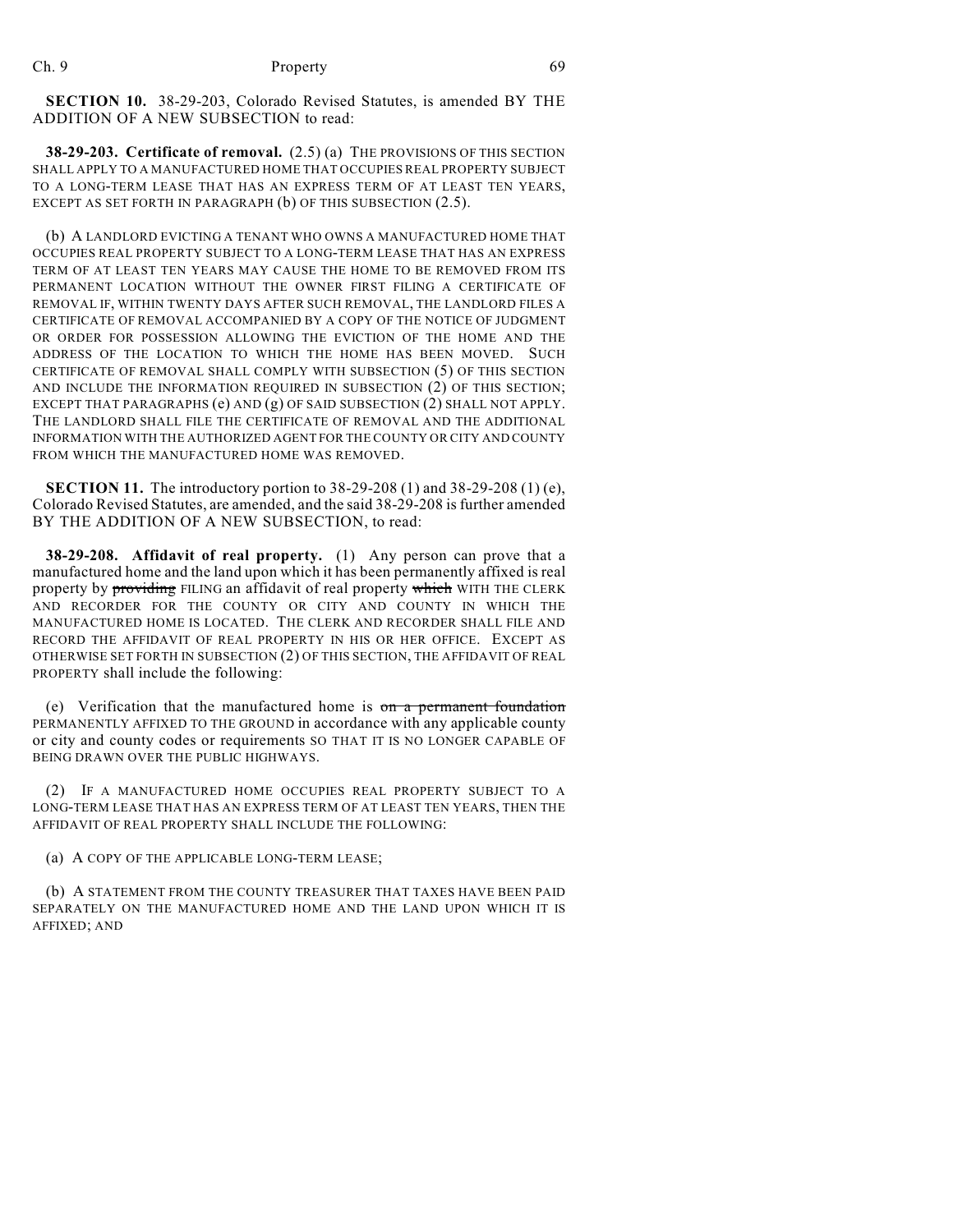(c) THE ITEMS SET FORTH IN PARAGRAPHS (a), (d), AND (e) OF SUBSECTION (1) OF THIS SECTION.

**SECTION 12.** 39-1-102 (7.8), (8), and (14.3), Colorado Revised Statutes, are amended, and the said 39-1-102 is further amended BY THE ADDITION OF THE FOLLOWING NEW SUBSECTIONS, to read:

**39-1-102. Definitions.** As used in articles 1 to 13 of this title, unless the context otherwise requires:

(7.7) "LIVESTOCK" INCLUDES ALL ANIMALS.

(7.8) "*Livestock*" includes all animals. "MANUFACTURED HOME" MEANS ANY PRECONSTRUCTED BUILDING UNIT OR COMBINATION OF PRECONSTRUCTED BUILDING UNITS THAT:

(a) INCLUDES ELECTRICAL, MECHANICAL, OR PLUMBING SERVICES THAT ARE FABRICATED, FORMED, OR ASSEMBLED AT A LOCATION OTHER THAN THE RESIDENTIAL SITE OF THE COMPLETED HOME;

(b) IS DESIGNED AND USED FOR RESIDENTIAL OCCUPANCY IN EITHER TEMPORARY OR PERMANENT LOCATIONS;

(c) IS CONSTRUCTED IN COMPLIANCE WITH THE "NATIONAL MANUFACTURED HOUSING CONSTRUCTION AND SAFETY STANDARDS ACT OF 1974", 42 U.S.C. SEC. 5401 ET SEQ., AS AMENDED;

(d) DOES NOT HAVE MOTIVE POWER;

(e) IS NOT LICENSED AS A VEHICLE; AND

(f) IS ELIGIBLE FOR A CERTIFICATE OF TITLE PURSUANT TO PART 1 OF ARTICLE 29 OF TITLE 38, C.R.S.

(8) "Mobile home" means a manufactured home as defined in section 42-1-102 (106) (b), C.R.S. BUILT PRIOR TO THE ADOPTION OF THE "NATIONAL MANUFACTURED HOUSING CONSTRUCTION AND SAFETY STANDARDS ACT OF 1974", 42 U.S.C. SEC. 5401 ET SEQ., AS AMENDED.

(8.3) "MODULAR HOME" MEANS ANY PRECONSTRUCTED FACTORY-BUILT BUILDING THAT:

(a) IS INELIGIBLE FOR A CERTIFICATE OF TITLE PURSUANT TO PART 1 OF ARTICLE 29 OF TITLE 38, C.R.S.;

(b) IS NOT CONSTRUCTED IN COMPLIANCE WITH THE "NATIONAL MANUFACTURED HOUSING CONSTRUCTION AND SAFETY STANDARDS ACT OF 1974", 42 U.S.C. SEC. 5401 ET SEQ., AS AMENDED; AND

(c) IS CONSTRUCTED IN COMPLIANCE WITH BUILDING CODES ADOPTED BY THE DIVISION OF HOUSING IN THE DEPARTMENT OF LOCAL AFFAIRS.